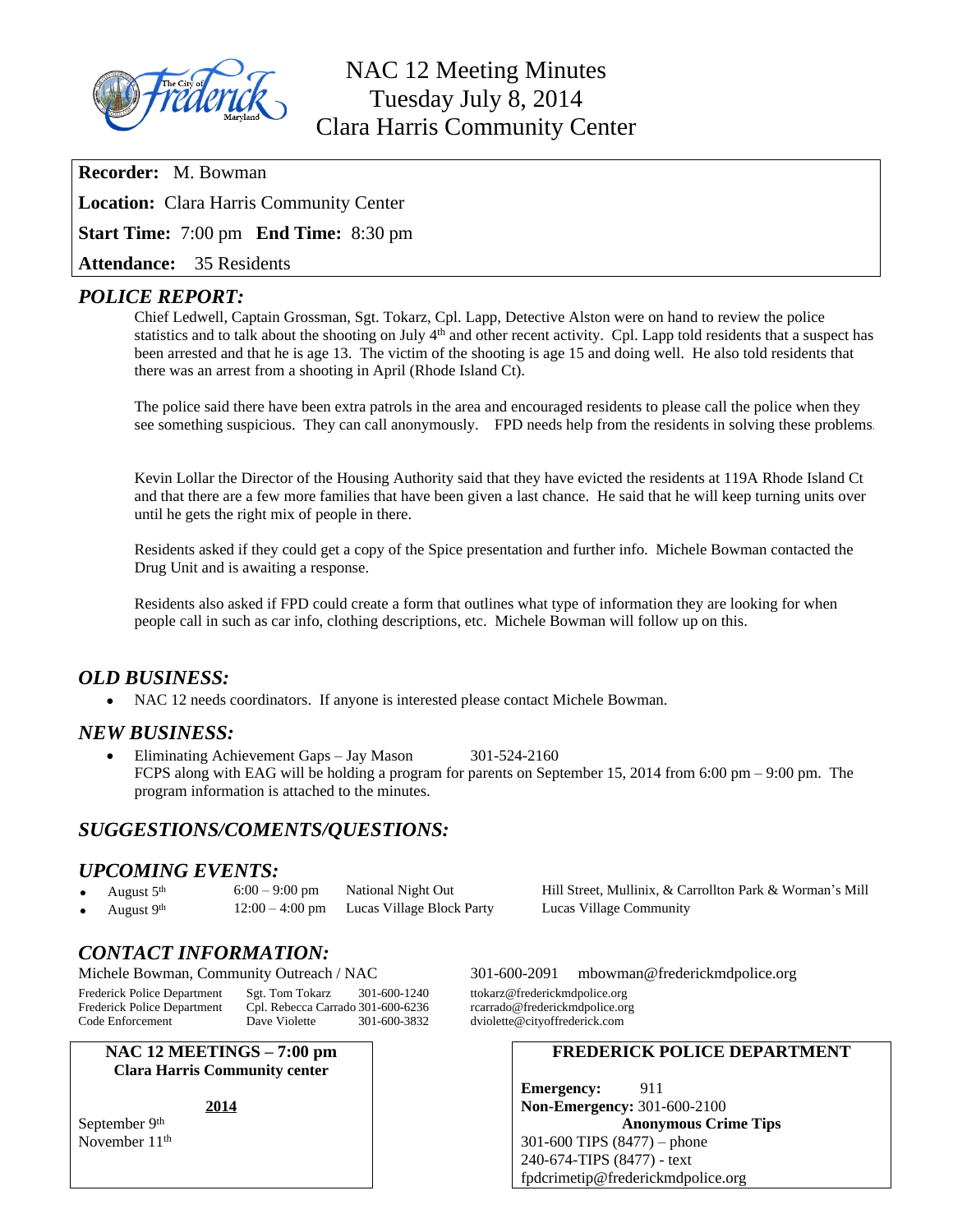|  | <b>Drug Tip Line</b>                                                     |  |
|--|--------------------------------------------------------------------------|--|
|  | . -600 -<br>30<br>246<br>tnddrugtin(@trederickmo<br>$\cdots$ or $\sigma$ |  |

| <b>CALL TYPE</b>                         |              | Jan                                  | Feb                                | Mar                                  | Apr                                | <b>May</b>                           | June                                 | July                                 | Aug                                | <b>Sept</b>                      | Oct                                  | <b>Nov</b>                         | <b>Dec</b>                         |
|------------------------------------------|--------------|--------------------------------------|------------------------------------|--------------------------------------|------------------------------------|--------------------------------------|--------------------------------------|--------------------------------------|------------------------------------|----------------------------------|--------------------------------------|------------------------------------|------------------------------------|
| <b>Calls For Service</b>                 | 2011         | 378                                  | 342                                | 471                                  | 501                                | 333                                  | 363                                  | 395                                  | 382                                | 514                              | 401                                  | 396                                | 303                                |
|                                          | 2012<br>2013 | 337<br>400                           | 363<br>345                         | 477<br>429                           | 440<br>442                         | 479<br>471                           | 402<br>408                           | 445<br>491                           | 523<br>494                         | 414<br>498                       | 380<br>425                           | 412<br>486                         | 328<br>425                         |
|                                          | 2014         | 528                                  | 449                                | 549                                  | 484                                | 652                                  | 600                                  |                                      |                                    |                                  |                                      |                                    |                                    |
| Patrol Checks (proactive)                | 2011         | 90                                   | 79                                 | 147                                  | 160                                | 98                                   | 96                                   | 49                                   | 57<br>108                          | 66                               | 69                                   | 59                                 | 10                                 |
|                                          | 2012<br>2013 | 81<br>79                             | 40<br>67                           | 72<br>124                            | 99<br>101                          | 125<br>129                           | 71<br>89                             | 63<br>87                             | 108                                | 58<br>86                         | 53<br>86                             | 86<br>131                          | 35<br>71                           |
|                                          | 2014         | 122                                  | 98                                 | 131                                  | 116                                | 157                                  | 195                                  |                                      |                                    |                                  |                                      |                                    |                                    |
| Traffic Stops (proactive)                | 2011<br>2012 | 96<br>61                             | 59<br>100                          | 68<br>94                             | 60<br>73                           | 37<br>68                             | 17<br>53                             | 63<br>49                             | 56<br>82                           | 90<br>40                         | 94<br>52                             | 78<br>69                           | 64<br>88                           |
|                                          | 2013         | 85                                   | 88                                 | 70                                   | 63                                 | 42                                   | 45                                   | 65                                   | 64                                 | 56                               | 58                                   | 67                                 | 82                                 |
|                                          | 2014<br>2011 | 107<br>192                           | 83<br>204                          | 97<br>256                            | 75<br>281                          | 93<br>198                            | 70<br>250                            | 283                                  | 269                                | 358                              | 238                                  | 259                                | 199                                |
| <b>Calls For Service Minus Proactive</b> | 2012         | 195                                  | 223                                | 311                                  | 268                                | 286                                  | 278                                  | 333                                  | 333                                | 316                              | 275                                  | 257                                | 205                                |
| (above)                                  | 2013         | 236                                  | 190                                | 235                                  | 278                                | 300                                  | 274                                  | 339                                  | 322                                | 356                              | 281                                  | 288                                | 272                                |
|                                          | 2014<br>2011 | 299<br>$\mathbf{1}$                  | 268<br>$\overline{3}$              | 321<br>$\overline{9}$                | 293<br>$\overline{2}$              | 402<br>$\overline{3}$                | 335<br>$\mathbf{0}$                  | 3                                    | $\overline{2}$                     | $\overline{2}$                   | $\mathbf{1}$                         | $\overline{2}$                     | 1                                  |
| Alarms                                   | 2012         | 13                                   | 31                                 | 14                                   | 26                                 | 29                                   | 20                                   | 33                                   | 13                                 | 19                               | 38                                   | 38                                 | 31                                 |
|                                          | 2013         | 21                                   | 18                                 | 20                                   | 18                                 | 26                                   | 33                                   | 22                                   | 23                                 | 24                               | 20                                   | 16                                 | 22                                 |
| <b>Average Calls Per Day</b>             | 2014<br>2011 | 25<br>6                              | 33<br>$\overline{7}$               | 26<br>8                              | 26<br>9                            | 35<br>$\overline{7}$                 | 19<br>8                              | $\overline{9}$                       | 9                                  | 12                               | 8                                    | 9                                  | $\overline{7}$                     |
|                                          | 2012         | 6                                    | 6                                  | 10                                   | 8                                  | $\boldsymbol{9}$                     | 9                                    | 10                                   | 11                                 | 10                               | 8                                    | $\overline{\mathbf{7}}$            | 6                                  |
|                                          | 2013         | 7<br>9                               | 6                                  | 7<br>10                              | 9<br>9                             | 9                                    | 8                                    | 11                                   | 10                                 | 11                               | 9                                    | 9                                  | 8                                  |
| 911                                      | 2014<br>2011 | $\overline{22}$                      | 8<br>28                            | $\overline{30}$                      | $\overline{31}$                    | 12<br>26                             | 11<br>37                             | 30                                   | 41                                 | 40                               | 34                                   | 40                                 | $\overline{23}$                    |
|                                          | 2012         | 18                                   | 22                                 | 35                                   | 30                                 | 28                                   | 35                                   | 17                                   | 45                                 | 31                               | 27                                   | 24                                 | 23                                 |
|                                          | 2013<br>2014 | 29<br>24                             | 21<br>23                           | 33<br>44                             | 36<br>26                           | 33<br>37                             | 34<br>28                             | 37                                   | 43                                 | 50                               | 20                                   | 30                                 | 32                                 |
| Accident, Personal Injury                | 2011         | $\mathbf{1}$                         | $\overline{2}$                     | $\boldsymbol{0}$                     | 3                                  | $\mathbf{0}$                         | $\mathbf{1}$                         | $\mathbf{1}$                         | $\mathbf{0}$                       | 3                                | 3                                    | $\mathbf{1}$                       | $\mathbf{1}$                       |
|                                          | 2012         | 1                                    | 1                                  | 1                                    | $\overline{c}$                     | $\sqrt{2}$                           | $\sqrt{2}$                           | 1                                    | $\sqrt{2}$                         | $\boldsymbol{0}$                 | $\boldsymbol{0}$                     | 6                                  | 1                                  |
|                                          | 2013<br>2014 | $\overline{4}$<br>1                  | $\mathbf{1}$<br>$\mathbf{1}$       | $\mathbf{1}$<br>$\overline{0}$       | $\mathbf{0}$<br>1                  | $\overline{4}$<br>2                  | $\boldsymbol{0}$<br>$\boldsymbol{0}$ | $\mathbf{0}$                         | $\mathbf{1}$                       | 1                                | $\mathfrak{2}$                       | $\mathbf{1}$                       | $\overline{0}$                     |
| Accident, Property Damage                | 2011         | $\overline{4}$                       | 6                                  | 6                                    | $\overline{4}$                     | 10                                   | 6                                    | 5                                    | 6                                  | $\sqrt{4}$                       | 5                                    | $\sqrt{2}$                         | $\,8\,$                            |
|                                          | 2012         | 7                                    | 6                                  | 5                                    | $\overline{4}$                     | 5                                    | 8                                    | $\tau$                               | 8                                  | $\sqrt{5}$                       | 6                                    | 6                                  | 5                                  |
|                                          | 2013<br>2014 | 7<br>9                               | $\overline{7}$<br>$\overline{4}$   | 8<br>$\tau$                          | 6<br>6                             | 5<br>8                               | $\mathbf{1}$<br>6                    | 11                                   | 10                                 | 9                                | $\tau$                               | 6                                  | 8                                  |
| Accident, Vehicle                        | 2011         | $\overline{9}$                       | $\overline{9}$                     | 11                                   | $\tau$                             | 13                                   | 11                                   | 10                                   | 10                                 | 10                               | 15                                   | $\overline{4}$                     | 14                                 |
|                                          | 2012         | 18                                   | 15                                 | 13                                   | 13                                 | 14                                   | 16                                   | 20                                   | $27\,$                             | 14                               | 12                                   | 17                                 | $10\,$                             |
|                                          | 2013<br>2014 | 17<br>24                             | 19<br>10                           | 17<br>15                             | 13<br>17                           | 16<br>22                             | 20<br>20                             | 16                                   | 22                                 | 25                               | 11                                   | 16                                 | 13                                 |
| <b>Alcohol Complaint</b>                 | 2011         | $\overline{0}$                       | $\overline{0}$                     | $\mathbf{1}$                         | $\overline{0}$                     | $\overline{0}$                       | $\mathbf{1}$                         | $\boldsymbol{0}$                     | $\overline{0}$                     | $\boldsymbol{0}$                 | $\boldsymbol{0}$                     | $\mathbf{0}$                       | $\mathbf{0}$                       |
|                                          | 2012         | $\overline{0}$                       | $\mathbf{0}$                       | $\boldsymbol{0}$                     | $\mathbf{0}$                       | $\mathbf{0}$                         | $\boldsymbol{0}$                     | $\mathbf{1}$                         | $\overline{0}$                     | $\boldsymbol{0}$                 | $\boldsymbol{0}$                     | $\mathbf{1}$                       | $\boldsymbol{0}$                   |
|                                          | 2013<br>2014 | $\overline{0}$<br>$\boldsymbol{0}$   | $\mathbf{0}$<br>$\mathbf{1}$       | $\boldsymbol{0}$<br>$\boldsymbol{0}$ | $\overline{0}$<br>$\mathbf{2}$     | $\mathbf{0}$<br>3                    | $\boldsymbol{0}$<br>$\boldsymbol{0}$ | $\overline{0}$                       | $\overline{0}$                     | $\overline{c}$                   | $\mathbf{0}$                         | $\mathbf{0}$                       | 1                                  |
| Assault                                  | 2011         | 1                                    | $\overline{0}$                     | $\mathbf{1}$                         | $\overline{2}$                     | $\overline{0}$                       | $\sqrt{2}$                           | $\overline{4}$                       | $\overline{0}$                     | $\sqrt{2}$                       | $\overline{c}$                       | $\mathbf{1}$                       | $\mathfrak{Z}$                     |
|                                          | 2012<br>2013 | 1<br>$\overline{c}$                  | $\mathbf{0}$<br>$\mathbf{0}$       | $\overline{c}$<br>$\mathbf{1}$       | $\overline{4}$<br>1                | $\overline{c}$<br>$\mathfrak{Z}$     | $\sqrt{2}$<br>1                      | 3<br>5                               | $\mathbf{1}$<br>$\overline{c}$     | $\sqrt{2}$<br>$\Omega$           | $\boldsymbol{0}$<br>$\overline{c}$   | $\mathbf{1}$<br>$\overline{0}$     | $\boldsymbol{0}$<br>$\overline{0}$ |
|                                          | 2014         | $\overline{c}$                       | 3                                  | 1                                    | $\overline{4}$                     | $\mathbf{0}$                         | $\boldsymbol{2}$                     |                                      |                                    |                                  |                                      |                                    |                                    |
| Attempt to Locate                        | 2011         | $\boldsymbol{0}$                     | $\overline{0}$                     | $\mathbf{1}$                         | $\mathbf{0}$                       | $\overline{0}$                       | $\boldsymbol{0}$                     | $\boldsymbol{0}$                     | $\overline{0}$                     | $\boldsymbol{0}$                 | $\boldsymbol{0}$                     | $\boldsymbol{0}$                   | $\mathbf{0}$                       |
|                                          | 2012<br>2013 | $\mathbf{0}$<br>$\mathbf{0}$         | $\mathbf{1}$<br>$\mathbf{0}$       | $\overline{0}$<br>$\boldsymbol{0}$   | $\mathbf{0}$<br>1                  | $\mathbf{0}$<br>1                    | 1<br>$\mathbf{0}$                    | $\overline{0}$<br>$\mathbf{0}$       | $\mathbf{1}$<br>$\mathbf{0}$       | $\mathbf{0}$<br>1                | $\boldsymbol{0}$<br>1                | $\boldsymbol{0}$<br>$\overline{0}$ | 1<br>$\overline{0}$                |
|                                          | 2014         | $\mathfrak{2}$                       | $\mathbf{0}$                       | $\mathbf{0}$                         | $\boldsymbol{0}$                   | $\mathbf{0}$                         | $\boldsymbol{0}$                     |                                      |                                    |                                  |                                      |                                    |                                    |
| Burglary, Commercial                     | 2011         | $\overline{0}$                       | $\boldsymbol{0}$                   | 1                                    | 1                                  | $\overline{2}$                       | $\boldsymbol{0}$                     | $\boldsymbol{0}$                     | $\mathbf{0}$                       | $\mathbf{1}$                     |                                      | $\boldsymbol{0}$                   | 1                                  |
|                                          | 2012<br>2013 | 1<br>$\mathfrak{2}$                  | $\boldsymbol{0}$<br>$\mathbf{0}$   | $\boldsymbol{0}$<br>1                | $\boldsymbol{0}$<br>$\overline{0}$ | $\boldsymbol{0}$<br>$\boldsymbol{0}$ | $\boldsymbol{0}$<br>$\boldsymbol{0}$ | 3<br>$\mathbf{0}$                    | $\boldsymbol{0}$<br>$\mathbf{1}$   | $\boldsymbol{0}$<br>2            | $\mathbf{1}$<br>$\mathbf{0}$         | 1<br>$\boldsymbol{0}$              | 1<br>$\mathbf{0}$                  |
|                                          | 2014         | 1                                    | $\sqrt{2}$                         | $\boldsymbol{0}$                     | $\overline{c}$                     | $\mathbf{0}$                         | $\boldsymbol{0}$                     |                                      |                                    |                                  |                                      |                                    |                                    |
| Burglary, In Progress                    | 2011         | $\boldsymbol{0}$                     | $\boldsymbol{0}$                   | $\overline{0}$                       | $\overline{0}$                     | $\overline{0}$                       | $\boldsymbol{0}$                     | $\boldsymbol{0}$                     | $\boldsymbol{0}$                   | $\boldsymbol{0}$                 | $\boldsymbol{0}$                     | $\boldsymbol{0}$                   | $\boldsymbol{0}$                   |
|                                          | 2012<br>2013 | $\boldsymbol{0}$<br>$\boldsymbol{0}$ | $\boldsymbol{0}$<br>$\mathbf{0}$   | $\boldsymbol{0}$<br>$\boldsymbol{0}$ | $\mathbf{0}$<br>$\mathbf{0}$       | $\mathbf{0}$<br>$\mathbf{0}$         | $\boldsymbol{0}$<br>$\boldsymbol{0}$ | $\boldsymbol{0}$<br>$\overline{0}$   | $\boldsymbol{0}$<br>$\overline{0}$ | $\mathbf{1}$<br>1                | $\boldsymbol{0}$<br>$\boldsymbol{0}$ | $\boldsymbol{0}$<br>$\mathbf{1}$   | $\boldsymbol{0}$<br>$\mathbf{0}$   |
|                                          | 2014         | $\boldsymbol{0}$                     | $\boldsymbol{0}$                   | $\overline{0}$                       | $\boldsymbol{0}$                   | $\mathbf{0}$                         | $\boldsymbol{0}$                     |                                      |                                    |                                  |                                      |                                    |                                    |
| <b>Burglary</b> , Residential            | 2011<br>2012 | $\boldsymbol{0}$                     | $\overline{2}$<br>$\boldsymbol{0}$ | $\overline{0}$<br>$\boldsymbol{0}$   | $\overline{2}$<br>$\overline{0}$   | $\overline{0}$<br>$\mathbf{1}$       | $\,1$<br>$\sqrt{2}$                  | $\boldsymbol{0}$<br>$\boldsymbol{0}$ | $\mathbf{1}$<br>$\boldsymbol{0}$   | $\mathbf{1}$<br>$\boldsymbol{0}$ | 3<br>$\boldsymbol{0}$                | $\mathbf{1}$<br>$\boldsymbol{0}$   | $\mathbf{1}$<br>1                  |
|                                          | 2013         | $\boldsymbol{0}$                     | $\boldsymbol{0}$                   | $\boldsymbol{0}$                     | $\overline{4}$                     | $\mathbf{1}$                         | $\boldsymbol{0}$                     | $\mathbf{0}$                         | $\overline{0}$                     | $\mathbf{0}$                     | $\boldsymbol{0}$                     | $\boldsymbol{0}$                   | $\boldsymbol{0}$                   |
|                                          | 2014         | $\boldsymbol{0}$                     | $\boldsymbol{0}$                   | $\boldsymbol{0}$                     | $\boldsymbol{0}$                   | $\boldsymbol{0}$                     | $\boldsymbol{0}$                     |                                      |                                    |                                  |                                      |                                    |                                    |
| <b>Destruction of Property</b>           | 2011<br>2012 | 6<br>$\overline{0}$                  | $\overline{0}$<br>$\mathbf{0}$     | 6<br>$\mathbf{2}$                    | $\overline{4}$<br>2                | $\overline{4}$<br>5                  | $\overline{4}$<br>$\mathbf{1}$       | 3<br>$\overline{c}$                  | $\overline{4}$<br>$\overline{4}$   | 3<br>$\mathbf{1}$                | $\overline{4}$<br>3                  | $\overline{2}$<br>$\overline{c}$   | $\mathbf{1}$<br>$\sqrt{2}$         |
|                                          | 2013         | 1                                    | $\mathbf{1}$                       | $\overline{4}$                       | $\overline{0}$                     | $\mathbf{0}$                         | 3                                    | 10                                   | 6                                  | $\mathbf{0}$                     | $\overline{c}$                       | $\mathbf{1}$                       | $\overline{c}$                     |
|                                          | 2014         | 3                                    | $\boldsymbol{0}$                   | $\sqrt{2}$                           | $\overline{4}$                     | 1                                    | $\mathfrak{Z}$                       |                                      |                                    |                                  |                                      |                                    |                                    |
| <b>Discharging Firearm</b>               | 2011<br>2012 | $\overline{0}$<br>$\boldsymbol{0}$   | $\overline{0}$<br>$\mathbf{0}$     | $\overline{0}$<br>$\boldsymbol{0}$   | $\mathbf{1}$<br>$\boldsymbol{0}$   | $\overline{1}$<br>$\mathbf{0}$       | $\overline{0}$<br>$\boldsymbol{0}$   | $\overline{0}$<br>1                  | $\mathbf{1}$<br>$\boldsymbol{0}$   | $\mathbf{1}$<br>$\mathbf{1}$     | $\overline{0}$<br>$\boldsymbol{0}$   | $\mathbf{0}$<br>$\sqrt{2}$         | $\mathbf{1}$<br>$\boldsymbol{0}$   |
|                                          | 2013         | $\boldsymbol{0}$                     | $\boldsymbol{0}$                   | $\mathbf{2}$                         | 1                                  | $\boldsymbol{0}$                     | $\boldsymbol{0}$                     | $\mathbf{1}$                         | $\overline{c}$                     | $\mathbf{0}$                     | $\boldsymbol{0}$                     | $\boldsymbol{0}$                   | 1                                  |
|                                          | 2014<br>2011 | 1<br>$\overline{0}$                  | $\boldsymbol{0}$<br>$\overline{1}$ | $\boldsymbol{0}$<br>$\overline{0}$   | 1<br>$\overline{0}$                | $\overline{c}$                       | 1                                    |                                      |                                    |                                  | $\overline{0}$                       |                                    |                                    |
| Disorderly Conduct/Disturbance/          | 2012         | $\boldsymbol{0}$                     | $\mathbf{0}$                       | 3                                    | $\boldsymbol{0}$                   | $\overline{0}$<br>$\overline{c}$     | $\overline{2}$<br>$\boldsymbol{0}$   | 3<br>$\boldsymbol{0}$                | $\overline{2}$<br>$\mathbf{1}$     | $\overline{3}$<br>$\overline{c}$ | $\boldsymbol{2}$                     | $\overline{3}$<br>$\boldsymbol{0}$ | $\overline{2}$<br>$\boldsymbol{0}$ |
| Fights                                   | 2013         | 1                                    | $\boldsymbol{0}$                   | $\boldsymbol{0}$                     | 1                                  | $\mathbf{1}$                         | $\overline{4}$                       | $\overline{2}$                       | $\overline{4}$                     | 1                                | $\mathbf{1}$                         | $\mathbf{1}$                       | 1                                  |
|                                          | 2014         | $\boldsymbol{0}$<br>$\overline{0}$   | $\mathbf{0}$<br>$\overline{1}$     | $\boldsymbol{0}$<br>$\overline{1}$   | 1<br>$\mathbf{1}$                  | 1<br>$\overline{0}$                  | $\boldsymbol{0}$<br>$\mathbf{1}$     |                                      | $\overline{0}$                     |                                  | $\overline{0}$                       | $\mathbf{0}$                       |                                    |
| Domestic Assault/Dispute                 | 2011<br>2012 | 1                                    | $\sqrt{2}$                         | $\boldsymbol{0}$                     | $\boldsymbol{0}$                   | $\mathbf{0}$                         | $\boldsymbol{0}$                     | $\sqrt{2}$<br>$\sqrt{2}$             | $\mathbf{1}$                       | $\mathbf{1}$<br>$\boldsymbol{0}$ | $\boldsymbol{0}$                     | $\mathbf{1}$                       | $\boldsymbol{0}$<br>$\mathbf{0}$   |
|                                          | 2013         | 1                                    | $\boldsymbol{0}$                   | $\boldsymbol{0}$                     | 1                                  | $\mathbf{1}$                         | $\boldsymbol{0}$                     | $\overline{c}$                       | $\overline{0}$                     | 1                                | $\boldsymbol{0}$                     | $\boldsymbol{0}$                   | $\boldsymbol{0}$                   |
|                                          | 2014<br>2011 | 1<br>$\overline{0}$                  | $\boldsymbol{0}$<br>$\overline{0}$ | $\boldsymbol{0}$<br>$\mathbf{1}$     | $\boldsymbol{0}$<br>$\overline{0}$ | $\mathbf{1}$<br>$\overline{0}$       | $\boldsymbol{0}$<br>$\overline{0}$   | $\overline{0}$                       | $\overline{0}$                     | $\mathbf{1}$                     | $\overline{0}$                       | $\boldsymbol{0}$                   | $\mathbf{0}$                       |
| Drug Complaint                           |              |                                      |                                    |                                      |                                    |                                      |                                      |                                      |                                    |                                  |                                      |                                    |                                    |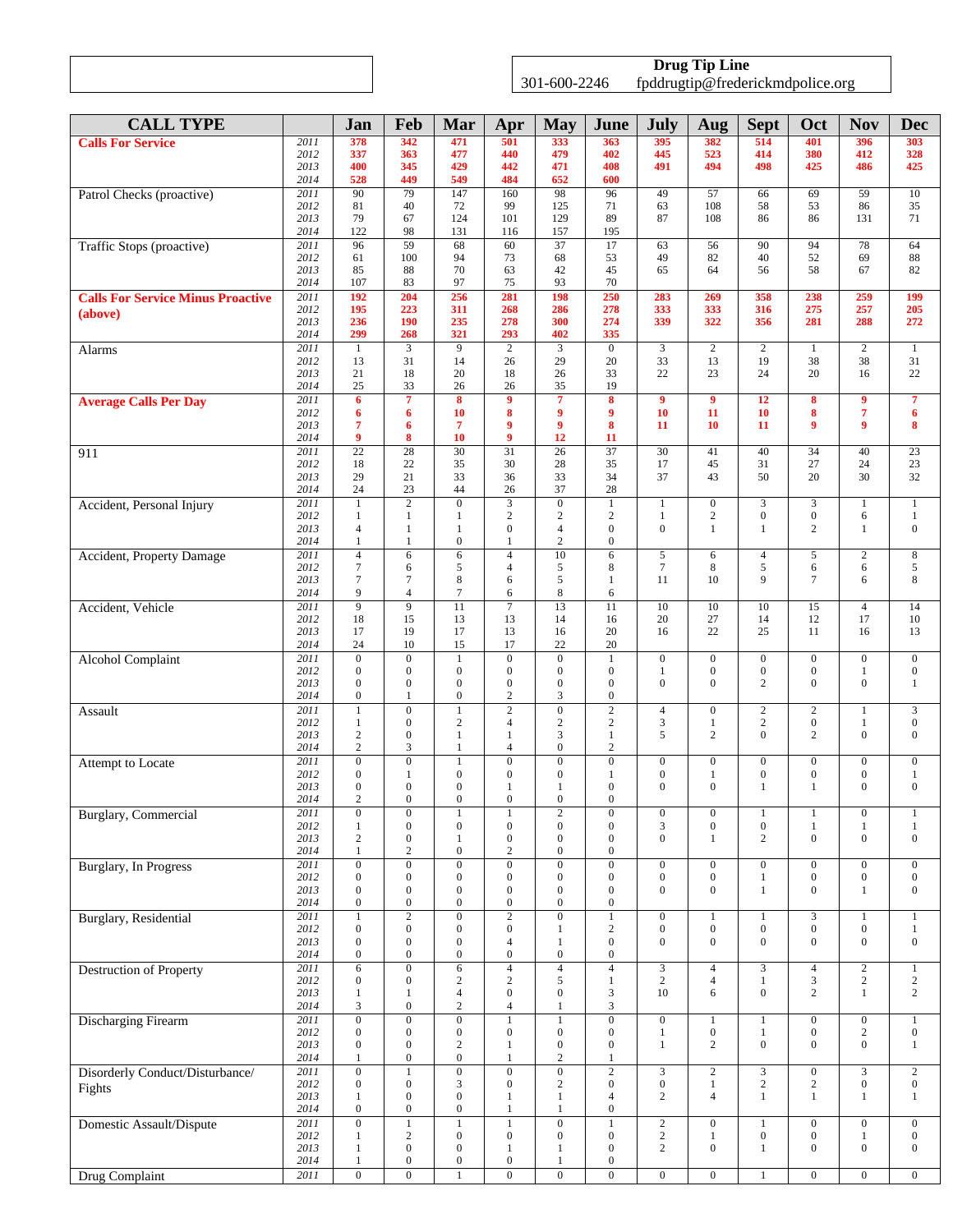|                                      | 2012 | $\boldsymbol{0}$ | $\mathbf{0}$     | 1                       | 1                | $\boldsymbol{0}$ | $\boldsymbol{0}$        | $\boldsymbol{0}$ | $\boldsymbol{0}$ | $\boldsymbol{0}$ | 1                | 1                | $\boldsymbol{0}$ |
|--------------------------------------|------|------------------|------------------|-------------------------|------------------|------------------|-------------------------|------------------|------------------|------------------|------------------|------------------|------------------|
|                                      | 2013 | 1                | $\boldsymbol{0}$ | $\boldsymbol{0}$        | 1                | $\boldsymbol{0}$ | $\overline{2}$          | $\overline{0}$   | $\mathbf{0}$     | $\mathbf{0}$     | $\overline{0}$   | $\boldsymbol{0}$ | $\mathbf{1}$     |
|                                      |      | $\boldsymbol{0}$ | $\boldsymbol{0}$ | 1                       | $\boldsymbol{0}$ | $\boldsymbol{0}$ |                         |                  |                  |                  |                  |                  |                  |
|                                      | 2014 |                  |                  |                         |                  |                  | 1                       |                  |                  |                  |                  |                  |                  |
| Graffiti                             | 2011 | $\boldsymbol{0}$ | $\overline{0}$   | $\sqrt{2}$              |                  | $\overline{0}$   | $\overline{0}$          | $\boldsymbol{0}$ | 3                | $\boldsymbol{0}$ | $\overline{c}$   | $\boldsymbol{0}$ | $\boldsymbol{0}$ |
|                                      | 2012 | $\mathbf{0}$     | $\boldsymbol{0}$ | $\sqrt{2}$              | 3                | 1                | $\mathbf{0}$            | $\boldsymbol{0}$ | $\mathbf{1}$     | $\boldsymbol{0}$ | $\boldsymbol{0}$ | 1                | $\boldsymbol{0}$ |
|                                      | 2013 | $\mathbf{0}$     | $\boldsymbol{0}$ | $\boldsymbol{0}$        | $\overline{c}$   | $\boldsymbol{0}$ | $\mathbf{1}$            | $\boldsymbol{0}$ | $\mathbf{1}$     | $\boldsymbol{0}$ | $\boldsymbol{0}$ | $\boldsymbol{0}$ | $\boldsymbol{0}$ |
|                                      | 2014 | $\boldsymbol{0}$ | $\boldsymbol{0}$ | 1                       | 1                | $\mathbf{1}$     | 3                       |                  |                  |                  |                  |                  |                  |
|                                      |      |                  |                  |                         |                  |                  |                         |                  |                  |                  |                  |                  |                  |
| Hit and Run, Personal Injury         | 2011 | $\mathbf{2}$     | $\sqrt{5}$       | $\sqrt{2}$              | 1                | $\sqrt{4}$       | $\overline{4}$          | 3                | $\overline{4}$   | $\sqrt{5}$       | $\overline{c}$   | $\mathfrak{Z}$   | 5                |
|                                      | 2012 | 5                | 3                | $\mathbf{1}$            | 1                | $\boldsymbol{0}$ | $\mathbf{1}$            | 4                | $\overline{4}$   | $\sqrt{5}$       | 3                | $\overline{c}$   | $\sqrt{3}$       |
| /Property Damage                     | 2013 | $\mathbf{1}$     | 3                | 3                       | $\overline{c}$   | $\sqrt{2}$       | $\mathbf{0}$            | $\overline{0}$   | 5                | 5                | $\overline{c}$   | $\overline{c}$   | $\mathbf{1}$     |
|                                      |      |                  |                  |                         |                  |                  |                         |                  |                  |                  |                  |                  |                  |
|                                      | 2014 | 6                | $\mathbf{1}$     | $\boldsymbol{0}$        | 3                | $\overline{4}$   | 1                       |                  |                  |                  |                  |                  |                  |
| Juvenile Complaints                  | 2011 | 1                | $\overline{4}$   | $\overline{\mathbf{4}}$ | $\overline{7}$   | $\overline{4}$   | $\overline{3}$          | 6                | $\mathfrak{Z}$   | $\sqrt{5}$       | $\boldsymbol{0}$ | 5                | 1                |
|                                      | 2012 | 1                | $\overline{4}$   | 3                       | 8                | 5                | 5                       | 5                | $\mathfrak{Z}$   | $\boldsymbol{7}$ | $\overline{c}$   | $\mathbf{1}$     | $\mathbf{1}$     |
|                                      | 2013 | $\overline{4}$   | $\mathbf{1}$     | 3                       | $\overline{4}$   | 1                | $\overline{4}$          | 5                | $\overline{4}$   | 6                | 9                | 3                | 3                |
|                                      |      |                  |                  |                         |                  |                  |                         |                  |                  |                  |                  |                  |                  |
|                                      | 2014 | 1                | 1                | $\mathfrak{Z}$          | 3                | 15               | $\overline{7}$          |                  |                  |                  |                  |                  |                  |
| Misc. Calls (funeral escorts, noise, | 2011 | 26               | 31               | $\overline{35}$         | 31               | 25               | 25                      | 35               | 26               | 40               | 28               | 36               | 22               |
|                                      | 2012 | 16               | 20               | 27                      | 18               | 27               | 16                      | 17               | 24               | 28               | 19               | 18               | 12               |
| open doors, animal, etc.)            |      |                  |                  |                         |                  |                  |                         |                  |                  |                  |                  |                  |                  |
|                                      | 2013 | 15               | 15               | 16                      | 25               | 26               | 18                      | 30               | 26               | 23               | 24               | 20               | 19               |
|                                      | 2014 | 22               | 19               | 19                      | 24               | 19               | 22                      |                  |                  |                  |                  |                  |                  |
| Noise Complaint                      | 2011 | $\boldsymbol{0}$ | $\overline{0}$   | $\boldsymbol{0}$        | $\boldsymbol{0}$ | $\overline{0}$   | $\overline{0}$          | $\boldsymbol{0}$ | $\boldsymbol{0}$ | $\boldsymbol{0}$ | $\boldsymbol{0}$ | $\boldsymbol{0}$ | $\boldsymbol{0}$ |
|                                      | 2012 | $\mathbf{0}$     | $\boldsymbol{0}$ | $\boldsymbol{0}$        | $\mathbf{0}$     | $\boldsymbol{0}$ | $\mathbf{0}$            | $\boldsymbol{0}$ | $\boldsymbol{0}$ | $\boldsymbol{0}$ | $\boldsymbol{0}$ | $\mathbf{0}$     | $\boldsymbol{0}$ |
|                                      |      |                  |                  |                         |                  |                  |                         |                  |                  |                  |                  |                  |                  |
|                                      | 2013 | $\mathbf{0}$     | $\mathbf{0}$     | $\boldsymbol{0}$        | $\mathbf{0}$     | $\boldsymbol{0}$ | $\boldsymbol{0}$        | $\overline{0}$   | $\mathbf{0}$     | $\mathbf{0}$     | $\overline{0}$   | $\boldsymbol{0}$ | $\boldsymbol{0}$ |
|                                      | 2014 | $\mathbf{0}$     | $\mathbf{0}$     | $\boldsymbol{0}$        | $\mathbf{0}$     | $\boldsymbol{0}$ | $\boldsymbol{0}$        |                  |                  |                  |                  |                  |                  |
| Parking Complaint                    | 2011 | $\mathbf{0}$     | $\overline{0}$   | $\mathbf{1}$            | $\overline{0}$   | $\mathbf{1}$     | $\overline{0}$          | $\mathbf{1}$     | $\boldsymbol{0}$ | $\boldsymbol{0}$ | $\boldsymbol{0}$ | $\boldsymbol{0}$ | $\mathbf{1}$     |
|                                      | 2012 | $\boldsymbol{0}$ | $\boldsymbol{0}$ | $\overline{c}$          | $\boldsymbol{0}$ | $\boldsymbol{0}$ | $\mathbf{0}$            | $\boldsymbol{0}$ | $\boldsymbol{0}$ | $\mathbf{1}$     | $\boldsymbol{0}$ | $\boldsymbol{0}$ | $\boldsymbol{0}$ |
|                                      |      |                  |                  |                         |                  |                  |                         |                  |                  |                  |                  |                  |                  |
|                                      | 2013 | $\mathbf{0}$     | $\boldsymbol{0}$ | 1                       | $\mathbf{0}$     | $\boldsymbol{0}$ | $\mathbf{0}$            | 1                | $\mathbf{1}$     | $\boldsymbol{0}$ | $\boldsymbol{0}$ | $\boldsymbol{0}$ | 1                |
|                                      | 2014 | $\boldsymbol{0}$ | $\mathbf{1}$     | $\boldsymbol{0}$        | 1                | $\boldsymbol{0}$ | $\boldsymbol{0}$        |                  |                  |                  |                  |                  |                  |
|                                      | 2011 | $\boldsymbol{0}$ | $\boldsymbol{0}$ | $\boldsymbol{0}$        | $\boldsymbol{0}$ | $\boldsymbol{0}$ | $\mathbf{1}$            | 0                | $\boldsymbol{0}$ | $\boldsymbol{0}$ | $\boldsymbol{0}$ | $\boldsymbol{0}$ | $\mathbf{0}$     |
| Robbery, Armed                       |      |                  |                  |                         |                  |                  |                         |                  |                  |                  |                  |                  |                  |
|                                      | 2012 | $\boldsymbol{0}$ | 1                | $\boldsymbol{0}$        | $\boldsymbol{0}$ | $\boldsymbol{0}$ | $\boldsymbol{0}$        | $\boldsymbol{0}$ | $\boldsymbol{0}$ | $\boldsymbol{0}$ | $\boldsymbol{0}$ | $\boldsymbol{0}$ | $\boldsymbol{0}$ |
|                                      | 2013 | $\boldsymbol{0}$ | $\boldsymbol{0}$ | $\boldsymbol{0}$        | $\boldsymbol{0}$ | $\boldsymbol{0}$ | $\boldsymbol{0}$        | $\overline{0}$   | $\mathbf{0}$     | $\mathbf{0}$     | $\boldsymbol{0}$ | $\boldsymbol{0}$ | $\mathbf{1}$     |
|                                      | 2014 | 1                | $\boldsymbol{0}$ | $\overline{0}$          | $\mathbf{0}$     | $\mathbf{0}$     | 1                       |                  |                  |                  |                  |                  |                  |
|                                      | 2011 | $\overline{0}$   | $\boldsymbol{0}$ | $\boldsymbol{0}$        | $\overline{0}$   | $\boldsymbol{0}$ | $\mathbf{0}$            | $\boldsymbol{0}$ | $\boldsymbol{0}$ | $\mathbf{0}$     | $\boldsymbol{0}$ | $\boldsymbol{0}$ | $\mathbf{0}$     |
| Robbery In Progress / Occurred       |      |                  |                  |                         |                  |                  |                         |                  |                  |                  |                  |                  |                  |
| Earlier                              | 2012 | $\boldsymbol{0}$ | 1                | $\boldsymbol{0}$        | $\boldsymbol{0}$ | $\boldsymbol{0}$ | $\boldsymbol{0}$        | 1                | $\boldsymbol{0}$ | $\boldsymbol{0}$ | $\boldsymbol{0}$ | $\boldsymbol{0}$ | 1                |
|                                      | 2013 | $\mathbf{0}$     | $\overline{2}$   | $\boldsymbol{0}$        | $\mathbf{0}$     | $\boldsymbol{0}$ | $\mathbf{0}$            | $\mathbf{1}$     | $\mathbf{1}$     | $\mathbf{0}$     | $\boldsymbol{0}$ | $\mathbf{1}$     | $\mathbf{1}$     |
|                                      | 2014 | $\boldsymbol{0}$ | $\boldsymbol{0}$ | $\boldsymbol{0}$        | $\boldsymbol{0}$ | $\boldsymbol{0}$ | $\boldsymbol{0}$        |                  |                  |                  |                  |                  |                  |
|                                      | 2011 | $\boldsymbol{0}$ | $\boldsymbol{0}$ | $\boldsymbol{0}$        | $\overline{0}$   | $\boldsymbol{0}$ | $\mathbf{0}$            | 1                | $\boldsymbol{0}$ | $\mathbf{0}$     | $\boldsymbol{0}$ | $\boldsymbol{0}$ |                  |
| Robbery, Strong Arm                  |      |                  |                  |                         |                  |                  |                         |                  |                  |                  |                  |                  | $\boldsymbol{0}$ |
|                                      | 2012 | $\boldsymbol{0}$ | $\boldsymbol{0}$ | $\boldsymbol{0}$        | $\boldsymbol{0}$ | $\boldsymbol{0}$ | $\boldsymbol{0}$        | $\boldsymbol{0}$ | $\boldsymbol{0}$ | 1                | $\boldsymbol{0}$ | $\boldsymbol{0}$ | $\boldsymbol{0}$ |
|                                      | 2013 | $\boldsymbol{0}$ | $\boldsymbol{0}$ | $\boldsymbol{0}$        | $\mathbf{0}$     | $\boldsymbol{0}$ | $\mathbf{0}$            | $\overline{0}$   | $\boldsymbol{0}$ | $\boldsymbol{0}$ | $\boldsymbol{0}$ | $\boldsymbol{0}$ | $\mathbf{0}$     |
|                                      | 2014 | $\boldsymbol{0}$ | $\boldsymbol{0}$ | $\boldsymbol{0}$        | $\mathbf{0}$     | $\boldsymbol{0}$ | $\mathbf{0}$            |                  |                  |                  |                  |                  |                  |
|                                      |      |                  |                  |                         |                  |                  |                         |                  |                  |                  |                  |                  |                  |
| Sex Offense/Rape                     | 2011 | $\overline{0}$   | $\overline{0}$   | $\overline{0}$          | $\overline{0}$   | $\overline{0}$   | $\mathbf{1}$            | $\boldsymbol{0}$ | $\mathbf{1}$     | $\boldsymbol{0}$ | $\overline{0}$   | $\overline{0}$   | $\boldsymbol{0}$ |
|                                      | 2012 | $\mathbf{0}$     | $\boldsymbol{0}$ | $\boldsymbol{0}$        | $\boldsymbol{0}$ | $\boldsymbol{0}$ | $\boldsymbol{0}$        | 1                | $\boldsymbol{0}$ | $\boldsymbol{0}$ | 1                | $\boldsymbol{2}$ | $\boldsymbol{0}$ |
|                                      | 2013 | $\mathbf{0}$     | $\boldsymbol{0}$ | $\mathbf{2}$            | $\mathbf{0}$     | $\mathbf{0}$     | $\mathbf{0}$            | $\overline{c}$   | $\mathbf{0}$     | $\boldsymbol{0}$ | $\boldsymbol{0}$ | $\mathbf{1}$     | $\mathbf{0}$     |
|                                      | 2014 | 1                | $\boldsymbol{0}$ | $\boldsymbol{0}$        | $\mathbf{0}$     | $\boldsymbol{0}$ | $\mathbf{1}$            |                  |                  |                  |                  |                  |                  |
|                                      |      |                  |                  |                         |                  |                  |                         |                  |                  |                  |                  |                  |                  |
| Shooting                             | 2011 | $\boldsymbol{0}$ | $\overline{0}$   | $\overline{0}$          | $\overline{0}$   | $\overline{0}$   | $\mathbf{1}$            | $\boldsymbol{0}$ | $\boldsymbol{0}$ | $\boldsymbol{0}$ | $\boldsymbol{0}$ | $\overline{0}$   | $\boldsymbol{0}$ |
|                                      | 2012 | $\mathbf{0}$     | $\boldsymbol{0}$ | $\boldsymbol{0}$        | $\mathbf{0}$     | $\boldsymbol{0}$ | $\mathbf{0}$            | $\mathbf{1}$     | $\boldsymbol{0}$ | $\boldsymbol{0}$ | $\boldsymbol{0}$ | $\boldsymbol{0}$ | $\boldsymbol{0}$ |
|                                      | 2013 | $\boldsymbol{0}$ | $\boldsymbol{0}$ | $\boldsymbol{0}$        | $\mathbf{0}$     | $\boldsymbol{0}$ | $\boldsymbol{0}$        | $\overline{0}$   | $\mathbf{0}$     | $\mathbf{0}$     | $\overline{0}$   | $\mathbf{0}$     | $\mathbf{0}$     |
|                                      | 2014 | $\boldsymbol{0}$ | $\boldsymbol{0}$ | $\boldsymbol{0}$        | $\boldsymbol{0}$ | $\boldsymbol{0}$ | $\boldsymbol{0}$        |                  |                  |                  |                  |                  |                  |
|                                      |      |                  |                  |                         |                  |                  |                         |                  |                  |                  |                  |                  |                  |
| Suspicious Activity/                 | 2011 | 16               | 18               | 27                      | $\overline{23}$  | 19               | $\overline{\mathbf{3}}$ | 37               | 30               | 30               | $22\,$           | $\overline{22}$  | 19               |
| Person/Situation/Vehicle             | 2012 | 13               | 22               | 41                      | 23               | 33               | 25                      | 29               | 39               | 32               | 25               | 20               | 21               |
|                                      | 2013 | 21               | 16               | 25                      | 30               | 29               | 29                      | 32               | 24               | 16               | 20               | 25               | 21               |
|                                      | 2014 | 33               | 19               | 28                      | 16               | 35               | 34                      |                  |                  |                  |                  |                  |                  |
|                                      |      |                  |                  |                         |                  |                  |                         |                  |                  |                  |                  |                  |                  |
| Theft/Stolen/Shoplifting             | 2011 | 6                | $\overline{3}$   | $\overline{4}$          | 3                | $\overline{4}$   | 6                       | 12               | 8                | 11               | 4                | 9                | $\overline{c}$   |
|                                      | 2012 | $\overline{4}$   | $\mathbf{2}$     | 8                       | 5                | 6                | 8                       | 3                | 6                | 6                | 5                | 3                | $\overline{4}$   |
|                                      | 2013 | $\overline{c}$   | 5                | 6                       | 7                | 5                | 6                       | 6                | $\tau$           | 5                | $\mathbf{0}$     | 5                | 2                |
|                                      | 2014 |                  |                  |                         | $\tau$           |                  |                         |                  |                  |                  |                  |                  |                  |
|                                      |      | $\overline{2}$   | 6                | $\overline{2}$          |                  | $\overline{4}$   | 6                       |                  |                  |                  |                  |                  |                  |
| Vehicle Theft                        | 2011 | $\boldsymbol{0}$ | $\mathbf{1}$     | $\boldsymbol{0}$        | $\mathbf{1}$     | $\overline{0}$   | $\overline{0}$          | 1                | $\mathbf{0}$     | $\boldsymbol{0}$ | $\mathbf{1}$     | $\boldsymbol{0}$ | $\mathbf{1}$     |
|                                      | 2012 | $\boldsymbol{0}$ | $\boldsymbol{0}$ | $\boldsymbol{0}$        | $\boldsymbol{0}$ | $\boldsymbol{0}$ | $\sqrt{2}$              | $\boldsymbol{0}$ | $\mathbf{1}$     | $\boldsymbol{0}$ | $\boldsymbol{0}$ | $\boldsymbol{0}$ | $\boldsymbol{0}$ |
|                                      | 2013 | $\boldsymbol{0}$ | $\boldsymbol{0}$ | $\boldsymbol{0}$        | $\boldsymbol{0}$ | $\mathbf{1}$     | $\boldsymbol{0}$        | $\mathbf{1}$     | $\mathbf{1}$     | $\mathbf{1}$     | $\boldsymbol{0}$ | $\mathbf{0}$     | $\boldsymbol{0}$ |
|                                      |      |                  |                  |                         |                  |                  |                         |                  |                  |                  |                  |                  |                  |
|                                      | 2014 | $\boldsymbol{0}$ | $\boldsymbol{0}$ | $\mathbf{1}$            | $\boldsymbol{0}$ | $\boldsymbol{0}$ | $\boldsymbol{0}$        |                  |                  |                  |                  |                  |                  |
| <b>Weapon Complaint</b>              | 2011 | $\boldsymbol{0}$ | $\overline{0}$   | $\mathbf{1}$            | $\boldsymbol{0}$ | $\overline{0}$   | $\boldsymbol{0}$        | $\mathbf{0}$     | $\boldsymbol{0}$ | $\mathbf{1}$     | 1                | $\boldsymbol{0}$ | $\boldsymbol{0}$ |
|                                      | 2012 | $\boldsymbol{0}$ | $\mathfrak{Z}$   | $\boldsymbol{0}$        | $\boldsymbol{0}$ | $\boldsymbol{0}$ | $\boldsymbol{0}$        | $\boldsymbol{0}$ | $\mathbf{1}$     | $\boldsymbol{0}$ | $\boldsymbol{0}$ | $\boldsymbol{0}$ | $\boldsymbol{0}$ |
|                                      | 2013 | $\boldsymbol{0}$ | $\boldsymbol{0}$ | $\boldsymbol{0}$        | 1                | $\boldsymbol{0}$ | $\boldsymbol{0}$        | $\boldsymbol{0}$ | $\mathbf{0}$     | $\boldsymbol{0}$ | $\mathbf{1}$     | $\boldsymbol{0}$ | $\boldsymbol{0}$ |
|                                      |      |                  |                  |                         |                  |                  |                         |                  |                  |                  |                  |                  |                  |
|                                      | 2014 | $\boldsymbol{0}$ | $\overline{0}$   | $\boldsymbol{0}$        | $\boldsymbol{0}$ | $\mathbf{0}$     | $\boldsymbol{0}$        |                  |                  |                  |                  |                  |                  |
|                                      |      |                  |                  |                         |                  |                  |                         |                  |                  |                  |                  |                  |                  |

| <b>ARRESTS</b>          |      | Jan            | Feb          | Mar            | Apr            | <b>May</b>       | June         | July           | Aug          | <b>Sept</b>    | Oct              | <b>Nov</b>     | <b>Dec</b>     |
|-------------------------|------|----------------|--------------|----------------|----------------|------------------|--------------|----------------|--------------|----------------|------------------|----------------|----------------|
| Accident, PD/PI         | 2011 | $\Omega$       | $\Omega$     | $\theta$       | $\Omega$       | $\Omega$         | $\Omega$     |                | $\Omega$     | $\Omega$       | $\Omega$         | $\Omega$       |                |
|                         | 2012 |                | $\Omega$     | $\mathbf{0}$   | $\Omega$       | $\Omega$         | 0            | $\Omega$       | $\mathbf{0}$ | $\mathbf{0}$   |                  | $\Omega$       |                |
|                         | 2013 | $\Omega$       |              | $\theta$       | $\mathbf{0}$   | $\theta$         |              |                | $\mathbf{0}$ | $\mathbf{0}$   | $\boldsymbol{0}$ | $\overline{0}$ |                |
|                         | 2014 | $\overline{0}$ | $\mathbf{0}$ | $\overline{0}$ | $\mathbf{0}$   | $\mathbf{0}$     | $\mathbf{0}$ |                |              |                |                  |                |                |
| Assault                 | 2011 | $\Omega$       | $\Omega$     | $\mathbf{0}$   | $\mathbf{0}$   | $\mathbf{0}$     | $\Omega$     |                | $\mathbf{0}$ | $\Omega$       | $\mathbf{0}$     | $\mathbf{0}$   | $\Omega$       |
|                         | 2012 | $\Omega$       | $\Omega$     | $\theta$       |                | $\mathbf{0}$     | $\Omega$     | $\Omega$       | $\mathbf{0}$ | $\mathbf{0}$   | $\mathbf{0}$     | $\theta$       |                |
|                         | 2013 | $\Omega$       | $\theta$     |                | $\overline{0}$ | $\mathbf{0}$     | $\mathbf{0}$ | $\mathbf{0}$   | $\mathbf{0}$ | $\mathbf{0}$   | $\mathbf{0}$     | $\mathbf{0}$   | $\Omega$       |
|                         | 2014 | $\overline{0}$ | $\theta$     |                |                | $\mathbf{0}$     | $\mathbf{0}$ |                |              |                |                  |                |                |
| Burglary                | 2011 |                | $\Omega$     | $\mathbf{0}$   |                | $\mathbf{0}$     | $\Omega$     | $\theta$       | $\Omega$     | $\mathbf{0}$   |                  |                | $\Omega$       |
|                         | 2012 | $\Omega$       | $\Omega$     | $\overline{0}$ | $\mathbf{0}$   | $\mathbf{0}$     | $\Omega$     | $\mathbf{0}$   | $\mathbf{0}$ | $\mathbf{0}$   | $\mathbf{0}$     |                |                |
|                         | 2013 | $\Omega$       | $\theta$     | $\overline{0}$ | $\mathbf{0}$   | $\mathbf{0}$     | $\mathbf{0}$ | $\theta$       | $\mathbf{0}$ | $\overline{c}$ | $\mathbf{0}$     | $\overline{0}$ |                |
|                         | 2014 | $\overline{0}$ | $\Omega$     | $\Omega$       | $\mathbf{0}$   | $\mathbf{0}$     | $\Omega$     |                |              |                |                  |                |                |
| Destruction of Property | 2011 | $\overline{0}$ | $\Omega$     | $\mathbf{0}$   | $\mathbf{0}$   | $\overline{c}$   | $\Omega$     | $\overline{0}$ | $\mathbf{0}$ |                | $\mathbf{0}$     | $\mathbf{0}$   | $\Omega$       |
|                         | 2012 | 0              | $\Omega$     | $\theta$       | 0              | $\Omega$         | 0            | $\mathbf{0}$   | $\mathbf{0}$ | 0              | $\mathbf{0}$     | $\theta$       |                |
|                         | 2013 | $\Omega$       | $\theta$     | $\mathbf{0}$   | $\mathbf{0}$   |                  | 0            | $\Omega$       | $\Omega$     | $\Omega$       | $\mathbf{0}$     | $\theta$       |                |
|                         | 2014 | $\overline{0}$ | $\Omega$     | $\Omega$       | $\mathbf{0}$   | $\mathbf{0}$     | $\mathbf{0}$ |                |              |                |                  |                |                |
| Discharging Firearm     | 2011 | $\Omega$       | $\Omega$     | $\overline{0}$ |                | $\mathbf{0}$     |              | $\Omega$       | $\mathbf{0}$ | $\overline{0}$ | $\mathbf{0}$     | $\Omega$       | $\Omega$       |
|                         | 2012 | $\Omega$       | $\Omega$     | $\mathbf{0}$   | 0              | $\Omega$         | $\Omega$     | $\Omega$       | $\mathbf{0}$ | $\mathbf{0}$   | $\mathbf{0}$     | $\overline{0}$ |                |
|                         | 2013 | 0              | $\theta$     | $\overline{0}$ | 0              | $\theta$         | $\mathbf{0}$ | $\theta$       | $\mathbf{0}$ | $\mathbf{0}$   | $\mathbf{0}$     | $\overline{0}$ |                |
|                         | 2014 | $\overline{0}$ | $\Omega$     | $\Omega$       | $\mathbf{0}$   | $\boldsymbol{0}$ | $\mathbf{0}$ |                |              |                |                  |                |                |
| Disorderly              | 2011 | $\Omega$       |              | $\mathbf{0}$   | $\Omega$       | $\mathbf{0}$     |              | 3              |              | $\mathbf{0}$   | $\mathbf{0}$     | $\overline{c}$ | $\overline{2}$ |